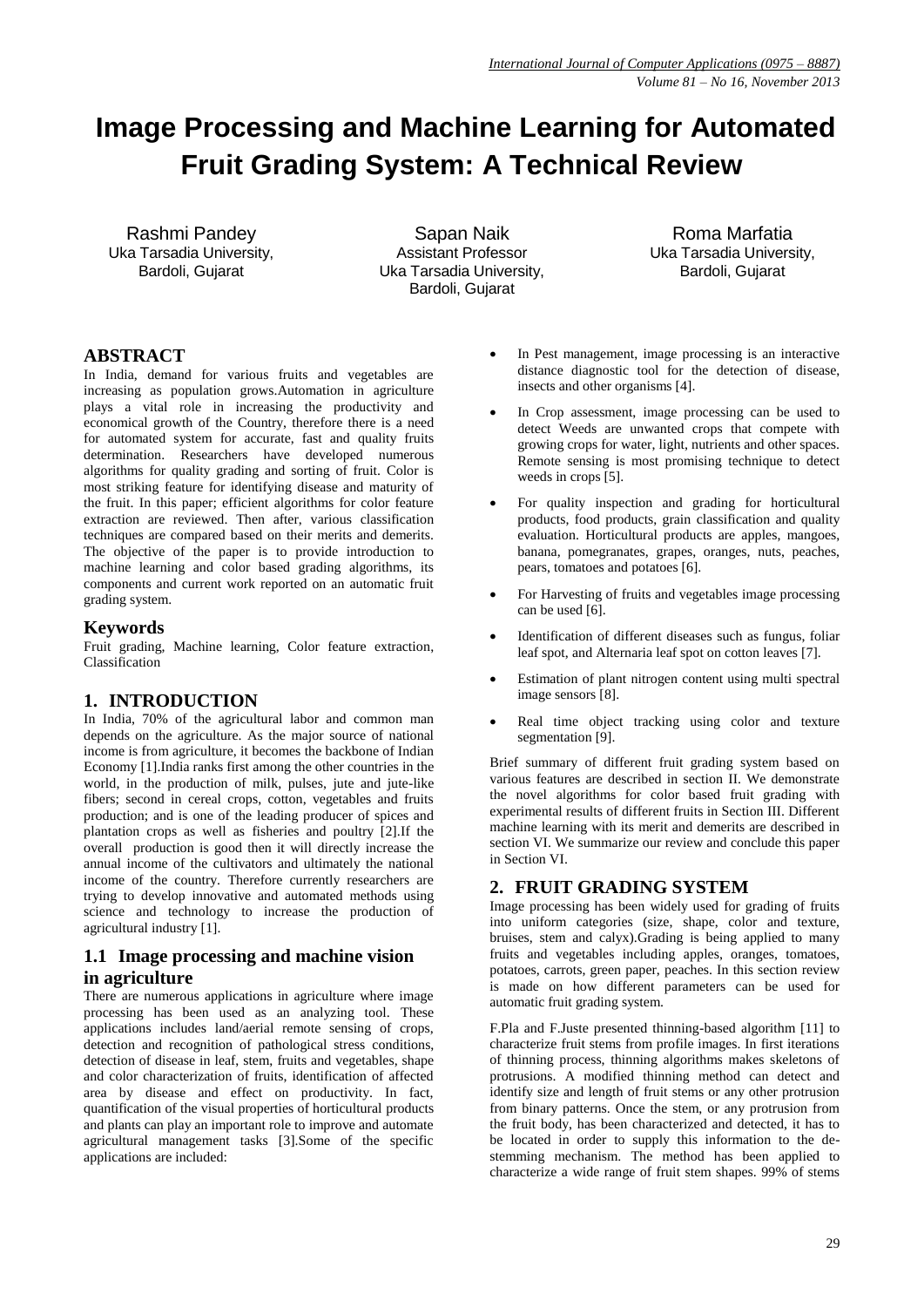were correctly classified, therefore high accuracy was achieved.

To grade San-Fuji apples, neural network plays significant role to classify apples into five quality classes [12]. Pixels are obtained from image based on color and are given to the neural network as an input. Mean color of fruit is obtained from fruit image and grading is done based on fruit mean color, its variability and availability of diseased pixels and ratio of red color of fruit image. Accuracy is obtained up to 95% based on global classification rate (70%).

In [15], V.Leemans has graded apples into four classes according to European standards two varieties were tested: Golden Delicious and Jonagold. The image database included more than a 1000 images of fruits (528 Golden Delicious, 642 Jonagold) belonging to the three acceptable categories {Extra, I and II} and the reject (each class represents 60, 10 and 20% of the sample size).The image grading was achieved in six steps: image acquisition; ground colour classification; defect segmentation; calyx and stem recognition; defects characterization and finally the fruit classification into quality classes. The proposed method for apple external quality grading showed correct classification rates up to 72 to 78%, for Golden Delicious and Jonagold apples, respectively. The healthy fruit were better graded and an error rate decreases to 5 and 10%, respectively.

Automatic apple blemish detection system [25] has developed with Evolutionary Constructed (ECO) features for distinguishing bruises and blemishes from the stem end and calyx of apple images acquired in near-infrared spectrum. Iteratively transformations are applied to convert the input apple images into high quality features. 94% accuracy was achieved to detect true bruises and blemishes on apples.

In grading of Iyokan Orange fruit, a new method was proposed by Naoshi Kondo, Usman Ahmad, Mitsuji Monta, and Haruhiko Murase. From Iyokan Orange fruit image different parameters (roughness, color, and shape) were extracted. Other parameters like R.G color ratio, feret's diameter ratio and texture were also extracted. All parameters and weight of the fruit were given as a input to neural networks. Output of neural networks was evaluated based on reference value of sugar content or pH of the fruit.

A new method had proposed in [14] for recognization of fruit shape using concepts of attractor and fractal dimension. Neural network was used for quantitative measure and evaluation of the irregularity (or regularity) of the fruit shape. Proposed method is more reliable and more sophisticated for automated classification.

In [16], a new Fruit recognition system has been proposed, which combines color, shape and size in order to increase accuracy of recognition. Classification and recognization of fruit images are done based on features values obtained using nearest neighbors classification. Fruit recognition system classifies fruits accurately up to 90%.

Nur Badariah Ahmad Mustafa, Syed Khaleel Ahmed, Zaipatimah Ali, Wong Bing Yit, Aidil Azwin Zainul Abidin, Zainul Abidin Md Sharrif presented sorting and grading using Support Vector Machines and Fuzzy Logic[17]. The agricultural produce is classified based on fruit shape and size and grading. Accuracy obtained was very good.

Hongshe Dang, Jinguo Song, Qin Guo presented algorithm [18] for Fruit Size Detection and Grading System. Embedded grading system is used to implement the algorithm. Advantages of the algorithm are high accuracy of grading, high speed and low cost.

In [19], Quality grading of Coffee-Excelso Beans have been done using color, shape and size features that help us to find the green bean quality from a small sample.

In [20] paper, M. Khojastehnazhand, M. Omid, and A. Tabatabaeefar, presented a novel approach for development of a sorting system for grading lemon based on color and size. The volume and color of fruit is determined and saved in database during calibration stage. During sorting stage, the calculated color and volume is compared with the saved information in the database. The final grade of fruit was determined. Accuracy achieved was 94.04%.

The system proposed in [21] can efficiently obtain the shape characteristic by drawing the lines and then class with Kmeans clustering method for the strawberry image. The proposed automated strawberry grading system uses L\*a\*b\* color model. The size of fruit is decided based on the largest fruit diameter and color of strawberry is extracted using Dominant color method on a\* channel. The results show that the strawberry size detection error is not more than 5%, the colour grading accuracy is 88.8%, and the shape classification accuracy is above 90%. The average time to grade one strawberry is below 3s.

Yousef Al Ohali presented Computer vision based date fruit grading system [22]. In grading process of date fruit, Extracted features are flabbiness, size, shape, intensity and defects. Based on the extracted features it classifies dates into three quality categories (grades 1, 2 and 3) defined by experts. Date fruit having good shape, large size, high intensity, high flabbiness and no defects were branded as of the best quality. Author had used back propagation neural network (BPNN) as a classifier. Proposed system can sort 80% dates accurately.

Based on color and texture, a fruit recognization system was developed by S.Arivazhagan, R.Newlin Shebiah, S.Selva Nidhyanandhan, L.Ganesan[23].Fusion of color and texture is proposed in this paper. Different parameters are intensity, color, shape and texture which are useful for grading of fruit. Minimum distance classifier is used for classification of fruit based on Wavelet transformed sub- bands.

In [24], Tajul Rosli B. Razak, Mahmod B. Othman, Mohd Nazari bin Abu Bakar, Khairul Adilah bt Ahmad, Ab Razak Mansor had presented automated mango grading system using fuzzy image analysis. In proposed system, the process of mango grading had done based on size, color and skin feature.

Table I gives brief summary of different fruits with different parameters and their accuracy.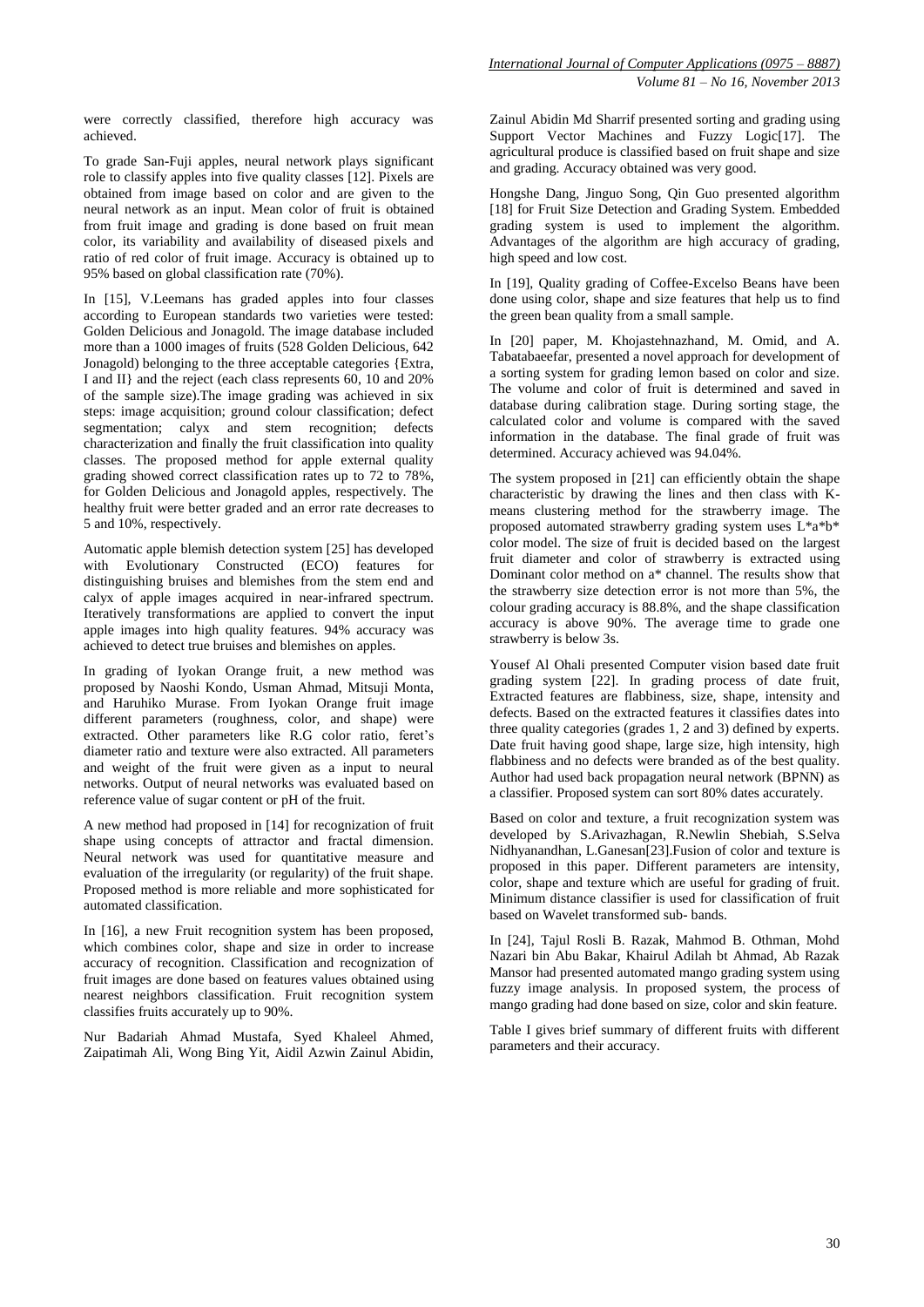| <b>Types of fruits</b> | <b>Parameters</b>                                 | <b>Accuracy</b>              | <b>Research Reference</b>        |  |
|------------------------|---------------------------------------------------|------------------------------|----------------------------------|--|
|                        | Color                                             | 95% for San-Fuji             | Kazuhiro Nakano, 1997            |  |
|                        | Color, stem and calyx, defect                     | 78 % for Golden<br>Delicious | V. Leemans, 2002                 |  |
|                        |                                                   | 72 % for Jonagold            |                                  |  |
| Apples                 | Color, shape, texture                             | 72 % for Jonagold            | V. Leemans, 2004                 |  |
|                        |                                                   | 89%                          | Xu Qiabao, 2009                  |  |
|                        | Bruises, Stem end and calyx                       | 94%                          | Dong Zhang, 2013                 |  |
| Iyokan Orange          | Color, shape, roughness                           |                              | Naoshi Kondo, 2000               |  |
|                        | Color                                             | 70%                          | P. Levi, 1988                    |  |
| Orange                 | Shape                                             | 75%                          | D.Slaughter, 1987                |  |
|                        | Intensity and color                               | 80%                          | F. Juste, 1991                   |  |
|                        | Stem                                              | 99%                          | F.Pla and F.Juste, 1995          |  |
|                        | Shape                                             |                              | T. Morimoto, 2000                |  |
| Fruit*                 | Color, shape, size                                | 90%                          | Woo Chaw Seng, 2009              |  |
|                        | Shape, size                                       | 90%                          | Nur Badariah Ahmad Mustafa, 2009 |  |
|                        | <b>Size</b>                                       | High                         | Hongshe Dang, 2010               |  |
|                        | Color, texture                                    |                              | S.Arivazhagan, 2010              |  |
| Coffee-Excelso         | Color, shape, size                                | 90%                          | Eduardo Carrillo, 2009           |  |
| Lemon                  | Color, size                                       | 94.04%                       | M. Khojastehnazhand, 2010        |  |
| Strawberry             | Size, shape and color                             | 88.8%                        | Xu Liming, 2010                  |  |
| Date                   | Flabbiness, size, shape, intensity<br>and defects | 80%                          | Yousef Al Ohali, 2011            |  |
|                        | Color                                             | More than 87%                | Dah-Jye Lee, 2011                |  |
|                        | Shape                                             | 68%                          | Whitaker, 1987                   |  |
| Tomatoes               |                                                   | 84%, 87.5%                   | Md.Rokunuzzaman,2013             |  |
|                        | Color                                             | 90%                          | F. Buemi , 1995                  |  |
|                        |                                                   | 95%                          | Dah-Jye Lee, 2011                |  |
|                        | Size, color and skin feature                      | More than 80%                | Tajul Rosli B. Razak, 2012       |  |
| Mango                  | Color and FD                                      | 85.19%, 88.89%               | Hong Zheng, 2012                 |  |

## **Table 1. SUMMARY OF DIFFERENT FRUITS AND THEIR PARAMETERS**

**\***: Generalized algorithm for all fruits FD: Fractal dimension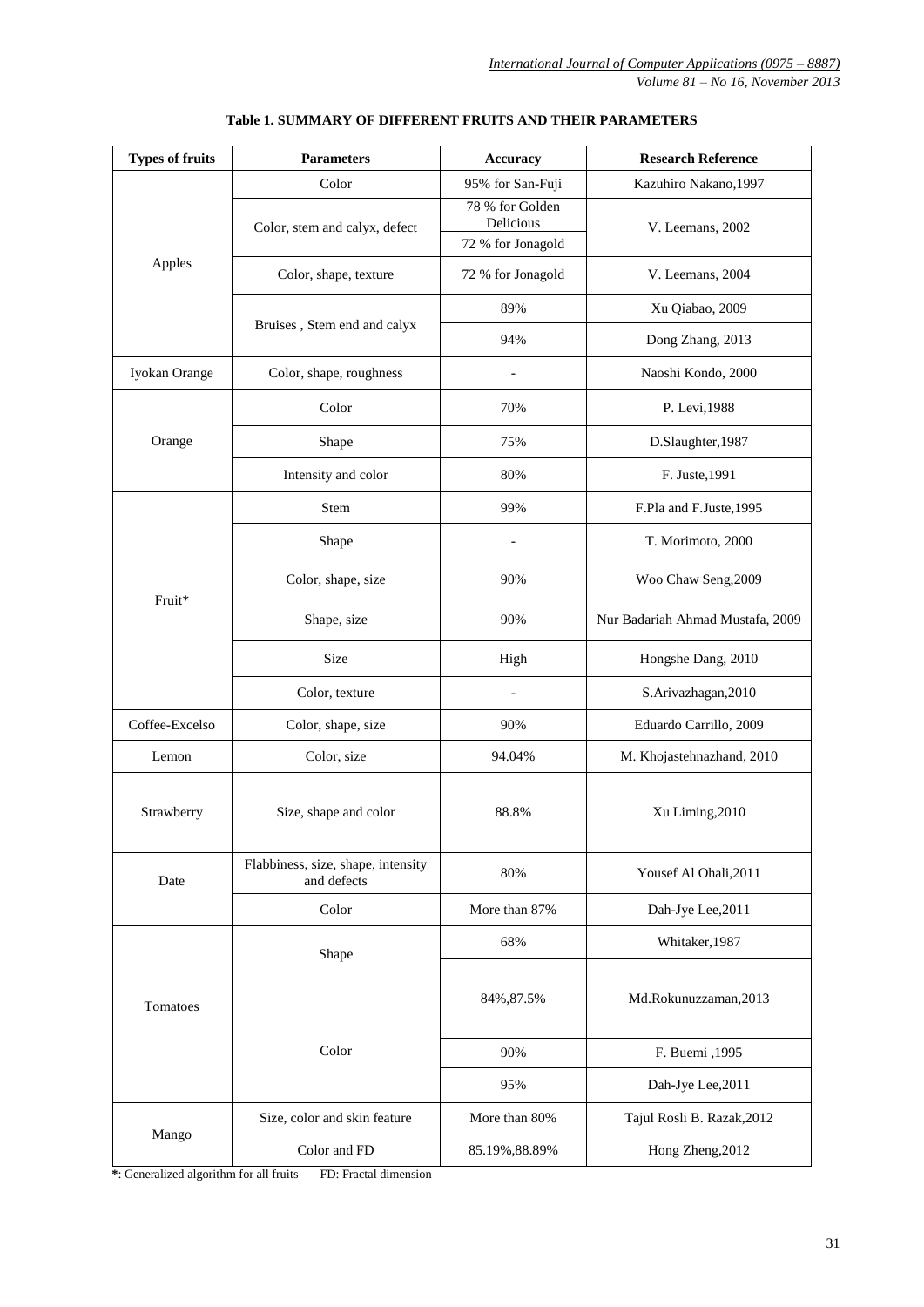# **3. COLOR FEATURE EXTRACTION AND ALGORITHMS**

Most of the grading system depends on the color extracted from the image. Color is most visually striking feature of any image. Therefore, color features extraction plays an important role in developing grading system and also to identify defective fruits from normal fruits. In this section color feature extraction techniques of fruit grading system are explained.

Guo Feng and Cao Qixin presented in [36], an intelligent fruit sorting system which was based on color image processing. Fruit area was first segmented from an image using OHTA color space and blob extraction was applied to detect fruit contour then color ratio was calculated using HSI color space which act as classification feature. At last bayes classifier is applied for fruit sorting. Performance of proposed system is stable and satisfying. Average accuracy for classification is 90%.

The algorithm successfully estimate lemon based on color and size in [20].RGB value of image was determined and HSI value was calculated from RGB. Color of fruit is determined by average value of hue component and stored in database. By comparing the information during sorting phase with available information stored inside database, grading of lemon was determined with 94.04 % accuracy.

Intelligent Color Vision System for Ripeness Classification of Oil Palm Fresh Fruit Bunch (FFB) was developed in [42]. Images of oil palm FFBs were collected and analyzed. Color feature was extracted from those images and used as the inputs for Artificial Neural Network (ANN) learning. The images were segmented into two parts, which were fruits area and spikes area. After the fruits area was obtained for each image, color features were extracted. Hue for each fruit pixel was calculated and a hue histogram representing the feature vector for each image was obtained. This feature vector represents the parameter for ripeness classifier. Multi layer Perceptron (MLP) managed to classify the ripeness of oil palm FFBs with 91.67% correct classification. In the second method, PCA was used to obtain a number of principal components that represented the new features to be fed into MLP. By using only 6 features, MLP managed to correctly classify the ripeness of oil palm FFB with 93.33%..

P. Sudhakara Rao and S. Renganathan presented algorithm [39] for automatic sorting and grading of apple. The Apple fruit images in different dimension were captured to cover the entire fruit. By means of selective hue component elimination, the background was totally removed and three apples image were extracted. The retained image data is used for extracting information like size, shape, color etc. Image is then converted into binary by threshold segmentation and then edge detection was applied. Finally, contour was analyzed for sorting of apples.

Comparative analysis of five different color spaces RGB, XYZ, HSI, La\*b\* and Lu\*v\* were examined by J. Blasco, N. Aleixos, J. Gómez, and E. Moltó in [40] for sorting of citrus fruits. Linear discriminant analysis (LDA) was used to obtain classification functions in each colour space, using the color coordinates. The highest classification accuracy achieved was 87% by using HSI color space.

An automated machine vision system was developed by M.Z. Abdullah, J.Mohamad-Saleh, A.S.FathinulSyahir, and B.M.N.Mohd Azemi in [41].In proposed system, color and shape was considered. Artificial classifiers such as linear

discrimination analysis and multi-layer perceptron neural network were used to detect star fruit maturities. Images of star fruits were collected and background was removed from image to extract star fruit.RGB component of star fruit image was transformed in HSI and hue component was used for classification. Wilks lamda method was used for feature reduction. Average classification rate achieved was more than 95%.

A new fruit recognization system has been proposed in [16]. Area of the fruit region was excluded from background region of the image in order to extract the correct color feature values of the fruit. Mean of colour was calculated from RGB component. After calculating color of fruit, shape is measured by threshold segmentation. From geometrical properties (Area, perimeter, diameter, etc) of fruit, size is calculated and KNN was applied for classification. Recognition rate achieved was near about 90%.

In [24], Tajul Rosli B. Razak, Mahmod B. Othman, Mohd Nazari bin Abu Bakar, Khairul Adilah bt Ahmad, Ab Razak Mansor had presented automated mango grading system using fuzzy image analysis. In proposed system, the process of mango grading had done based on size, color and skin feature. Firstly size of mango is determined by calculating area of image object. Secondly RGB component was extracted from image and mean of three colors was determined. Then edge detection algorithm was applied for shape analysis. Fuzzy inference rule is applied for grading mango into different classes. An advantage of this method is the use of fuzzy inference engine without depending on human experts.

The system is proposed in [21] which can efficiently obtain the shape characteristic by drawing the lines and then class with K-means clustering method for the strawberry image. The colour of the strawberry is determined using the Dominant Color method on a\* channel. Gray value of window is calculated from left to right in order to obtain major color window. Average color value of dominant color window is calculated. Size is described by the largest fruit diameter. The results show that the strawberry size detection error is not more than 5%, the color grading accuracy is 88.8%, and the shape classification accuracy is above 90%. The average time to grade one strawberry is below 3s.

Hong Zheng, Hongfei Lu presented algorithm in [35] for detection of browning degree of mango based on least-square support vector machine (LS-SVM) as a function of fractal analysis and CIELab parameters. Images of mango were collected and background was removed. Feature parameter including  $La^*b^*$  value and fractal dimension  $(FD)$  was extracted from images. The average L\*a\*b\* values from image were obtained. LS-SVM classifier based on  $FD +$  $L^*a^*b^*$  gives 100% accuracy. Based on FD and  $L^*a^*b^*$ values, classification accuracy obtained was 85.19 up to 88.89%

Changyong Li, Qixin Cao, and Feng Guo presented new dominant color histogram matching method for fruits classification [43]. Images of fruit were acquisitioned and image segmentation algorithm is used to extract fruit's image from background in OHTA color space. Color image was transformed from RGB to HSV color space. The dominant color histogram matching method was used for color grading. Grade judgment result was given by calculating and comparing the similarity between the inspected sample histogram and standard template histogram for each grade. Fruit samples will be assigned grades based on the similarity between inspected sample histogram and standard histogram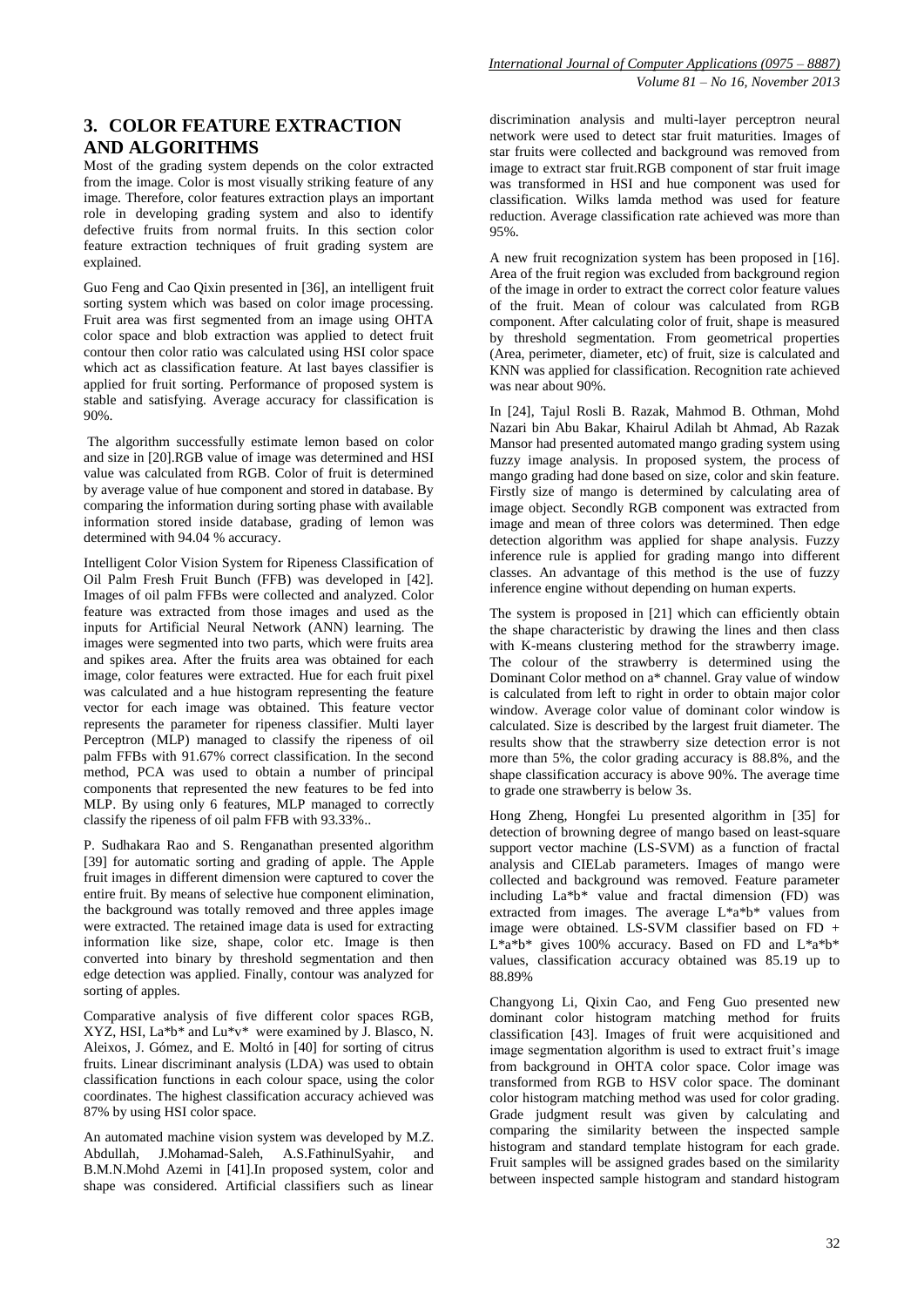template. Experiment result showed histogram matching method has high accuracy up to 97.2% and is suitable for realtime application.

Computer vision based automatic classification system for apple fruit is introduced in [44]. The fruit area that is foreground of the image is separated from its background by threshold method, by putting some threshold to the value plane image from HSV plane images. Then the v-plane image is divided into several equal parts which are called as windows. The statistical features like mean and standard deviation are calculated. The window which contains only black part that is only background and very small part of foreground is removed from the window list. Then these features are fed to the nearest neighbor (NN) supervised classifier for fruit classification. The resultant will be binary classification (defected apple or non-defected apple). The apples which contain stem end / calyx are classified as defects in initial classification. These defected apples are again classified as defected apple or stem end / calyx apple which is a natural part of the apple. Proposed method is effective and efficient.

In [45], a new system was developed to acquire RGB images from ruby red grapefruits with normal and five common diseased peel conditions (i.e., canker, copper burn, greasy spot, melanose, and wind scar). Total 39 images samples were used. Texture features were determined from the transformed hue (H), saturation (S), and intensity (I) or using region-ofinterest images using the color co-occurrence method for each fruit sample. Algorithms for selecting useful texture features were developed based on a stepwise discriminant analysis, and 14, 9, and 11 texture features were selected for three color combinations of HSI, HS, and I, respectively. Classification models were constructed using the reduced texture feature sets through a discriminant function based on a measure of the generalized squared distance. The model using 14 selected HSI texture features achieved the best classification accuracy (96.7%). Average classification accuracy and standard deviation were 96.0% and 2.3%, respectively. Proposed Model is robust for classifying new fruit samples.

A new approach for grading pineapples based on color is presented in [46].Images of pineapples were collected and background was removed. RGB component was extracted from pineapple image. During the sorting stage, the color values obtained are saved in a database for training the Neural Network (NN). The test results show the highest accuracy achieved for grading pineapples is 75%.

Direct color mapping technique is used in [33] for automatic color grading of fruit. Proposed method uses preselected

colors to calculate a unique set of coefficients for color space conversion. The three-dimensional RGB color space is converted into a small set of color indices unique to the application. Tomato and date maturity evaluation and date surface defect detection are evaluated by proposed method. Proposed method is simple but effective. This new direct color mapping concept can be applied to a variety of color grading applications that requires easy setting and adjustment of color preferences.

The whole image data collecting system was developed by Kazuhiro Nakano in [12] for colour grading of apple. Apple image was extracted by removing background and average colour gradients  $(\overline{R}, \overline{G}, \overline{B})$ , variances  $(V_R, V_G, V_B)$  and chromatic coordinates(r, g, b) were calculated from three primary colors. Nine colour characteristic data was obtained from entire apple. Neural network was used for color classification. Average accuracy for grading achieved is 70.76%.

In [38], a method called organization feature parameters (OFP) was used in grading of apple. Colour RGB signals of apple were transformed to HSI for colour discrimination. The hue component were divided in to eight equal intervals  $C_i$ (i=1... 8). Finally, 17 colour feature parameters  $(\overline{R}, \overline{G}, \overline{B})$ . VR, VG, VB<sub>, r, g, b, c<sub>1</sub>, c<sub>2</sub>, c<sub>3</sub>, c<sub>4</sub>, c<sub>5</sub>, c<sub>6</sub>, c<sub>7</sub>, c<sub>8</sub>) were obtained</sub> for the apple.

V. Leemans , H. Mageinb, M.F. Destain presented in [15] apple grading system based on European standards. Mean of colour was calculated from 1000 images of apple and estimated ground color area of golden delicious and Jonagold. Correct classification rates for golden delicious and Jonagold are 78% and 72%.

In paper [37], ANN was used to classify Empire and Golden Delicious apples based on surface characteristics of the apple images. Firstly textural and histogram features were extracted from the images at selected wavelengths. Then images of apples with surface characteristics (good, defect and stem/calyx) in the view were used in classification applications. Back propagation neural network (BPNN) using textual feature performed 93.8% success rate in recognizing empire apples and 89.7% for golden delicious apples. BPNN using histogram features were significantly lower than textual feature.

Table II summarizes color feature extraction technique for different fruits and vegetables.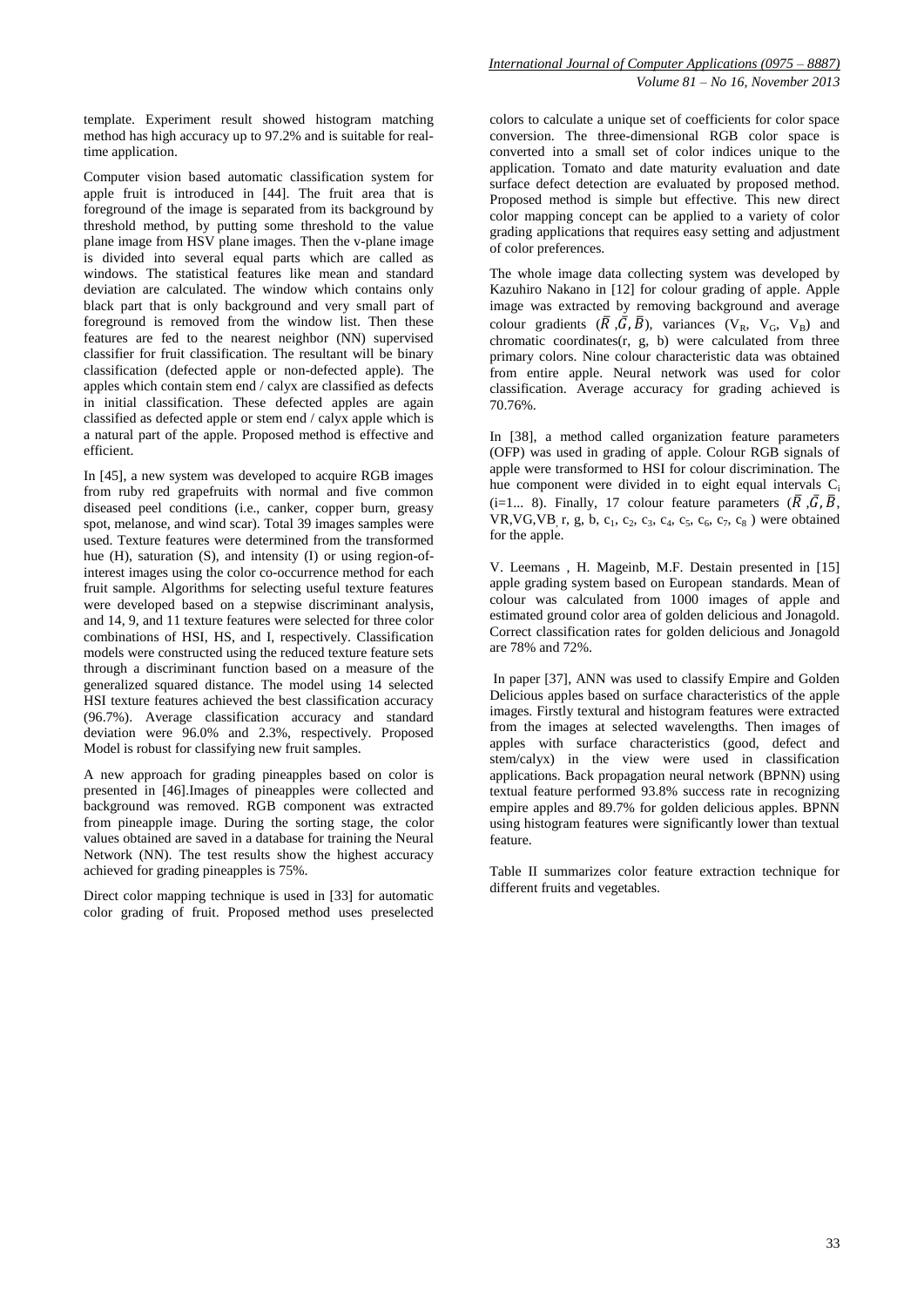| <b>Types of</b><br>fruits | <b>Method</b>                                                 | <b>Merits</b>                                                                                                                                                                                                                                                           | <b>Demerits</b>                                                                                                                                                                                                                            | <b>Accuracy</b>                                                           | <b>Research Reference</b>   |
|---------------------------|---------------------------------------------------------------|-------------------------------------------------------------------------------------------------------------------------------------------------------------------------------------------------------------------------------------------------------------------------|--------------------------------------------------------------------------------------------------------------------------------------------------------------------------------------------------------------------------------------------|---------------------------------------------------------------------------|-----------------------------|
| Fruit*                    | Mean of colors<br>from RGB color<br>space                     | robust<br>System<br>is<br>1.<br>enough and is also able to<br>recognize any input of<br>fruit images that are being<br>captured<br>in<br>any<br>conditions.                                                                                                             | fruits<br>1.<br><b>Types</b><br>of<br>considered in recognization<br>process are limited.<br>2.<br>K-nearest<br>neighbor<br>classifier is sensitive to<br>noise.<br>3. Time consuming process<br>to calculate distance from<br>each pixel. | 90%                                                                       | Woo Chaw Seng, 2009         |
| Lemon                     | HSI color space                                               | 1.Good<br>capability<br>of<br>representing the colors of<br>fruit<br>2. Useful for separating<br>objects with different<br>Colors<br>3. Algorithm is easily<br>adaptable<br>for<br>grading/sorting different<br>agricultural products such<br>as cucumber and eggplant. | 1. Numerically unstable at<br>low saturation.<br>2. Misclassification rate is<br>5.96%                                                                                                                                                     | 94.04%                                                                    | M. Khojastehnazhand, 2010   |
|                           | RGB color<br>space to Nine<br>color<br>characteristic<br>data | 1. Judgment ratio for<br>classification is up to<br>95%.                                                                                                                                                                                                                | 1. Ability to recognize fruit<br>in A-grade is poor.                                                                                                                                                                                       | 70.76%                                                                    | Kazuhiro Nakano, 1997       |
| Apple                     | HSI color space<br>to 17 color<br>characteristic<br>data      | 1.OFPs method was more<br>accurate than BP-ANN<br>2.High grade judgment<br>ratios were achieved in the<br>classification of two of<br>four apple color grades,<br>i.e., 'Extra', and 'Reject'                                                                           | 1. OFPs method was poor<br>than<br><b>SVM</b><br>for<br>identification.<br>2. Very slow process to<br>grade apple in class I and<br>class II                                                                                               |                                                                           | Zou Xiaobo, 2007            |
|                           | Mean of colors<br>from RGB color<br>space                     | 1. For healthy fruit, correct<br>classification rate is 90%-<br>95%<br>2.Time saving process<br>based on individual defect<br>recognization                                                                                                                             | 1. Need better segmentation<br>technique<br>for<br>bruise<br>detection<br>2. Misclassification rate is<br>high as compared to other<br>techniques.                                                                                         | 78% for<br>golden<br>delicious<br>apples<br>72% for<br>Jonagold<br>apples | V. Leemans, 2002            |
|                           | HSV color space                                               | 1. Effective approach to<br>and non defected class.                                                                                                                                                                                                                     | 1. In Hue plane image and<br>classify apples in defected   saturation plane image, the<br>contrast between healthy<br>skin and defected skin is<br>very low. We get poor<br>result or false result with<br>apple fruit images.             |                                                                           | Shivleela R Arlimatti, 2012 |
| Citrus                    | RGB, XYZ,<br>HSI, La*b* and<br>$Lu*v*$                        | 1 .HSI has good capability<br>for grading citrus fruit<br>2. No false detection was<br>obtained<br>using<br>these<br>technique<br>in<br>the<br>conditions under which<br>the tests were conducted.                                                                      | Method is unstable at<br>1.<br>low saturation                                                                                                                                                                                              | HSI: 87%                                                                  | J. Blasco, 2007             |
| Star fruit                | HSI color space,<br>Wilks lamda<br>method                     | Proposed<br>1.<br>method<br>produce 100 % success<br>rate in detecting star fruits<br>in different categories                                                                                                                                                           | 1. Numerically unstable at<br>low saturation<br>2. Classification is affected<br>if lighting levels are varied                                                                                                                             | More than<br>95%                                                          | M.Z. Abdullah, 2006         |
| Mango                     | Mean of colors<br>from RGB color<br>space                     | 1. Use of if-then rules<br>allow humans to make a<br>best choice in reasoning                                                                                                                                                                                           | 1. Selection of membership<br>function is difficult.                                                                                                                                                                                       | More than<br>80%                                                          | Tajul Rosli B. Razak, 2012  |

| Table 2. Color Feature Extraction Methods and their Accuracy |  |
|--------------------------------------------------------------|--|
|--------------------------------------------------------------|--|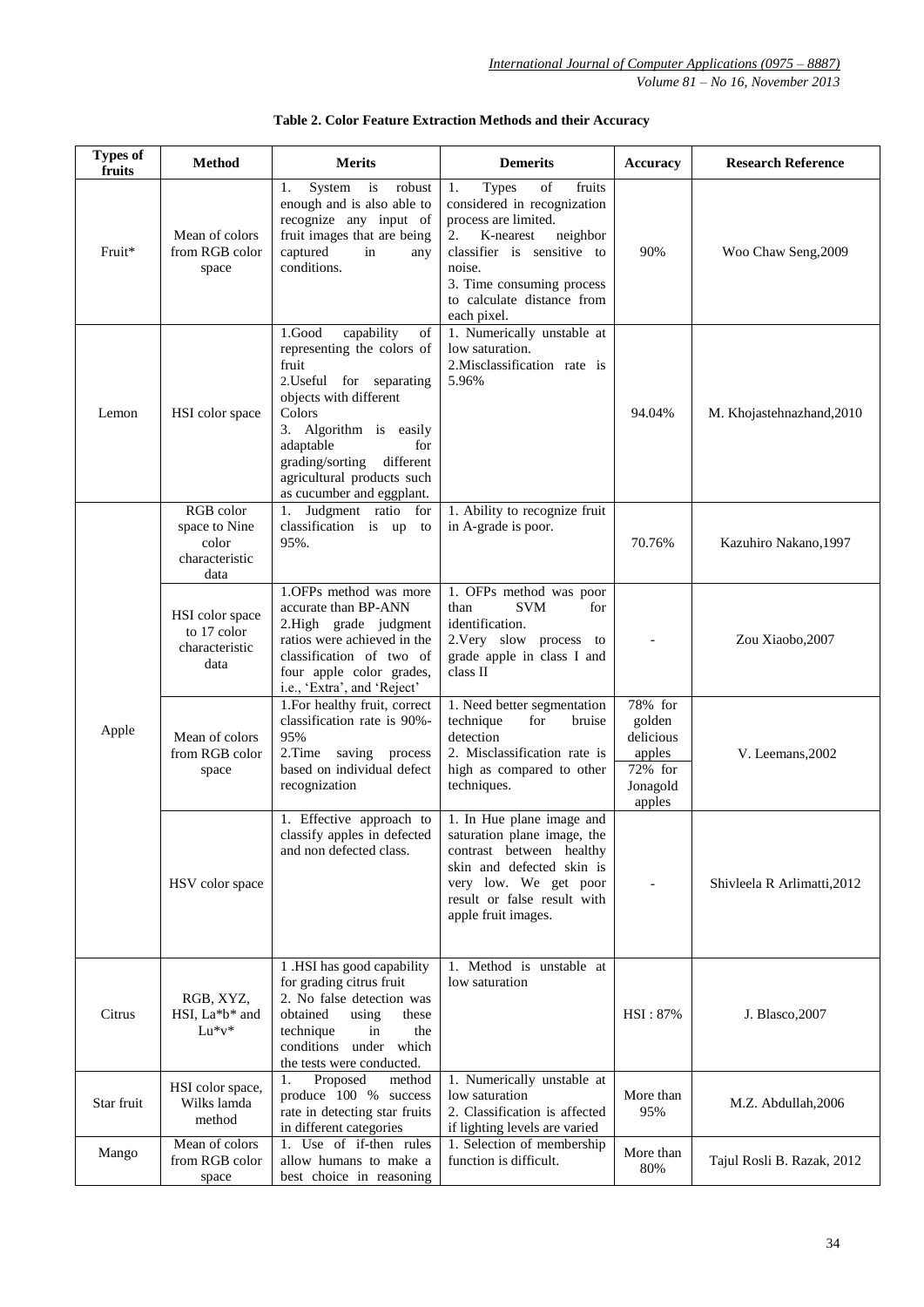*International Journal of Computer Applications (0975 – 8887)*

*Volume 81 – No 16, November 2013*

|                         |                                                   | process to ensure the<br>consistency of decision                                                                                                                                                                   |                                                                                                                                                                                                                         |                                                                     |                    |
|-------------------------|---------------------------------------------------|--------------------------------------------------------------------------------------------------------------------------------------------------------------------------------------------------------------------|-------------------------------------------------------------------------------------------------------------------------------------------------------------------------------------------------------------------------|---------------------------------------------------------------------|--------------------|
|                         | Fractal analysis<br>and CIELab<br>parameters      | LS-SVM<br>classifier<br>1.<br>based on $FD + L^*a^*b^*$<br>with 100% accuracy rate<br>is<br>better<br>than<br>two<br>classifiers FD and $L^*a^*b^*$ .                                                              |                                                                                                                                                                                                                         | $L^*a^*b^*$<br>:85.19%<br>FD<br>:88.89%<br>$L^*a^*b^* +$<br>FD:100% | Hong Zheng, 2012   |
| Strawberry              | Dominant color<br>method                          | 1. Memory efficient and<br>processing<br>faster<br>for<br>strawberry grading.<br>The<br>average grading time for<br>one strawberry is less than<br>3 s.<br>2. Proposed method have<br>higher sorting precise rate. | Algorithm<br>is<br>1.<br>not<br>generalized for<br>different<br>type of fruits.                                                                                                                                         | 88.8%                                                               | Xu Liming, 2010    |
|                         | Dominant color<br>histogram<br>matching<br>method | 1. High accuracy and is<br>suitable<br>for<br>real-time<br>application.                                                                                                                                            | Algorithm<br>1.<br>is<br>less<br>sensitive<br>lighting<br>to<br>variations                                                                                                                                              | 97.2%                                                               | Changyong Li,2009  |
| Tomato                  | Direct color<br>mapping                           | 1. The overall grading<br>results based on both color<br>index<br>and<br>consistency<br>averages are consistent<br>with human grading.<br>2. Simple , Effective and<br>high accuracy                               | Algorithm<br>is<br>1.<br>not<br>generalized for<br>different<br>type of fruits.                                                                                                                                         | 95%                                                                 | Dah-Jye Lee, 2010  |
| Ruby red<br>grapefruits | RGB color<br>space to HSI<br>color space          | 1. Proposed method is<br>robust for classifying new<br>fruit according to their<br>peel conditions.                                                                                                                | 1. Hue and saturation can<br>be somewhat influenced by<br>low lighting variations.                                                                                                                                      | 96.0%                                                               | Dae Gwan Kim, 2009 |
| Pine apple              | RGB color<br>space                                | 1. Proposed method is<br>better for color display                                                                                                                                                                  | 1. Method is not suitable<br>for color image, due to the<br>high correlation between R,<br>G, and B component.<br>2. Need better preprocessing<br>algorithm<br>to<br>increase<br>accuracy<br>of<br>grading<br>pineapple | 75%                                                                 | J. I. Asnor, 2013  |
| Date                    | Direct color<br>mapping                           | The overall grading<br>1.<br>results based on both color<br>index and<br>consistency<br>averages are consistent<br>with human grading.<br>2. Simple , Effective and<br>high accuracy                               | Algorithm<br>is<br>not<br>generalized for different<br>type of fruits.                                                                                                                                                  | More than<br>87%                                                    | Dah-Jye Lee, 2010  |

**\***: Generalized algorithm for all fruits

MLP: Multi Layer Perceptron

FD: Fractal Dimension

PCA: Principal Component Analysis

OFP: Organization feature parameter

# **4. MACHINE LEARNING TECHNIQUES**

For classification of fruits into quality categories, statistical and syntactical classifiers are used. Some of the classifiers are:

#### **4.1 Linear Discriminant Classifier (LDC)**

LDC is a statistical classifier, which assumes that data is linearly separable and tries to find a linear decision boundary separating the data into different classes [47].

Date fruit classification was performed with Linear Discriminant Analysis [48]. First, new feature are constructed from linear combination of original features. Then after, this new features are used to separate the set of features into their respective categories. A test for apple fruit classification using

LDC was performed by Bernard Gosselin and Devrim Unay [49]. It searches for a linear decision boundary that separates the feature space into two half-spaces by minimizing the criterion function.

#### $g(x) = wtx + w0$

#### **4.2 Nearest neighbour classifier (k-NN)**

K-NN is a statistical classifier that focuses on similarity (proximity) of samples measured by a distance metric. It assigns data to the most represented category within its closest k neighbors' [47].The Fruit Recognition System using the KNN algorithm as a classifier to classify fruit based on mean color values, shape roundness value, area and perimeter values of the fruit is presented by Woo Chaw Seng and Seyed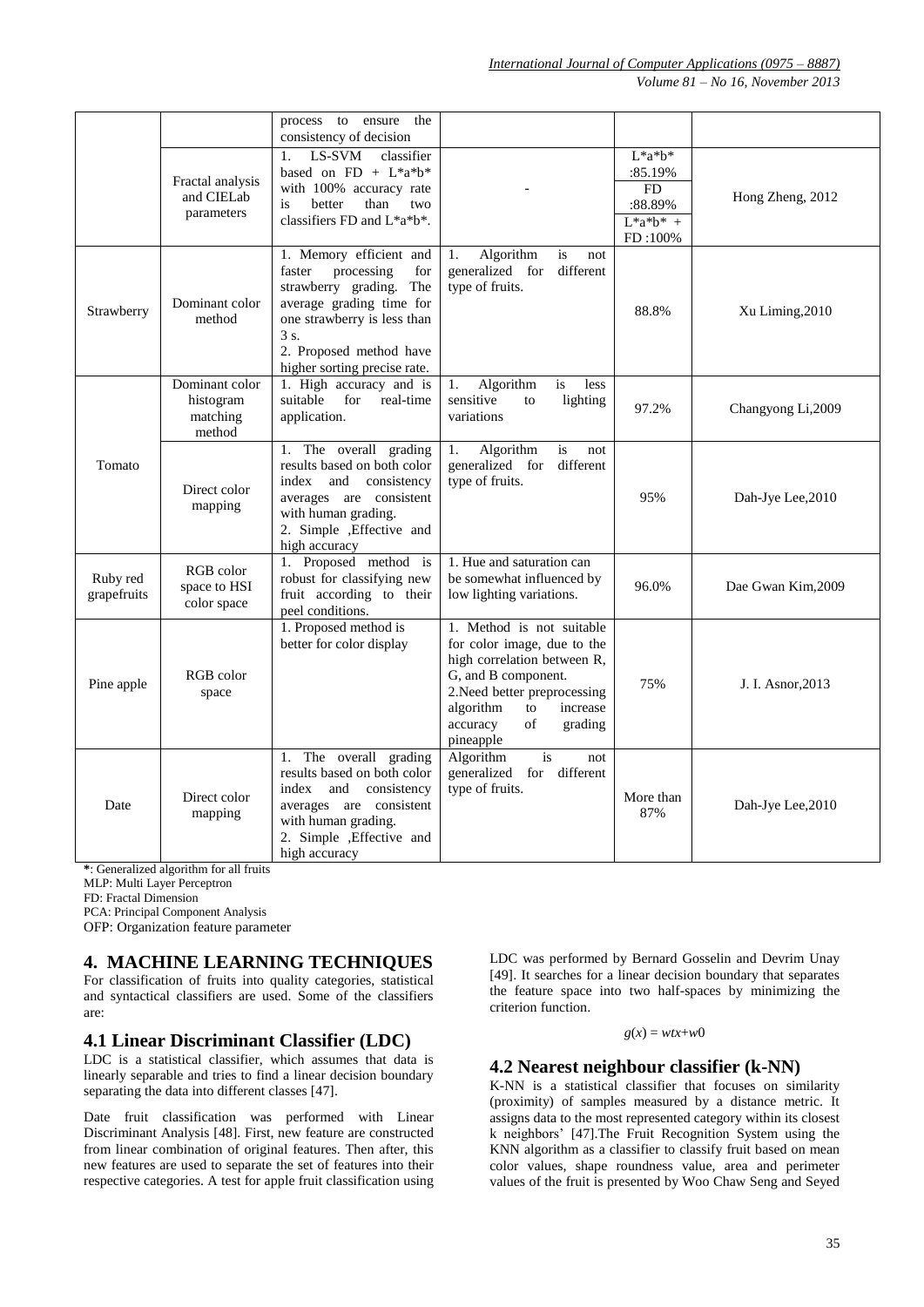Hadi Mirisaee [16]. In current work, fruit area and perimeter are being chosen to represent the fruit size. This fruit size feature is used to distinguish one type of fruit from another. Then after inserting training data, the system is ready for use. The Euclidean distance determines the distances between the features values of the test input fruit with stored training fruits; whereas KNN algorithm will find out the 'K' shortest distance or closest examples to the input fruit then assign the input fruit to the class where majoring of the 'K' closest examples is from. For Fruits Recognition System, the value chosen for 'K' is '1', which means classification of input fruit sample is based on where is the class of the closest fruit example is from.

# **4.3 Support Vector Machines (SVM)**

SVM is one of the powerful classification algorithms that have shown state of-the-art performance in different varieties of classification tasks [50].SVM is a new method that is used for classification of both linear and nonlinear data [51]. SVM first nonlinearly maps data to a high-dimensional space by using kernel functions. Then after, in that high-dimensional space it tries to find the linear optimal hyper plane that separates data with maximum margin. Originally SVM was proposed for only 2-class problems, but for multi-class problem we can extend SVM using near-against-one or oneagainst-all strategies [47].

SVM was used as decision making process for weeds identification in [52]. SVM approach is used for making the decision whether particular area needs to be sprayed or not. The proposed system works in two stages. First is the off-line process, where training is performed with the set of cells requiring to be sprayed and not to be sprayed and also decision function is computed. Second is the on-line process, where decision making is performed for each new incoming cell, based on the decision function computed in off-line process.

The LS-SVM, which solves a set of linear equations instead of solving a quadratic programming problem, is used for the automatic detection of browning degree on mango fruits in [35]. Proper kernel function and optimum kernel parameters are of importance in LS-SVM classifier and hence, RBF kernel was used as the kernel function due to its effectiveness and speed in training process.

Support Vector Machine-Multiclass Forward Feature Selection (SVM-MFFS), Successive Projection Analysis (SPA) and Uninformative Variable Elimination (UVE) algorithms were used in [50] to select representative wavelengths. Selected wavelengths are passed as an input to classifier to identify different brands of sesame oil.

# **4.4 Artificial Neural Network (ANN)**

Artificial neural networks can be regarded as an extension of many classification techniques. These networks are inspired by the concept of the biological nervous system, and have proved to be robust in dealing with the ambiguous data and the kind of problems that require the interpolation of large amounts of data [53].

Neural Network (NN) was used for color grading of Apple fruit by Kazuhiro Nakano [12]. The first neural network  $\overline{A}$  is

used to classify whether the color of the surface is normal red or abnormal red. The second Neural Network (B) is used to grade the color of the apples into the final five quality categories (AA, A, B, C, D).

I.Kavdır and D.E. Guyer proposed a new method in which ANN was used to classify Empire and Golden Delicious apples based on surface characteristics of the apple images [37]. Firstly textural and histogram features were extracted from the images at selected wavelengths. Then images of apples with surface characteristics (good, defect and stem/calyx) in the view were used in classification applications with two cases; two-class classification, and fiveclass classification. Two-class classification includes a good apple group and a defective (or stem/calyx) apple group. Fiveclass classification includes all the defective (leaf roller, bruise and puncture on Empire, and bruise bitter pit and russet on Golden Delicious) and good apple groups (good tissue and stem/calyx views).

In [13], a neural network was used in order to calculate the sugar content and acid content of iyokan oranges. A neural network with four inputs nodes, one output node and one hidden layer was constructed. The input data were grouped into four categories and output data were grouped into five categories. From total 30 iyokan oranges, 25 oranges were used in training the neural network and remaining 5 were used for testing. Kalman filter learning model was used for training the neural network.

T. Morimoto, T. Takeuchi, H. Miyata, Y. Hashimoto proposed an algorithm, for evaluation of fruit shape using neural network [14]. To characterize fruit shape, onedimensional profile data consisting of radii between the centroid of the fruit and sampling points on the fruit profile was used. The error back propagation learning algorithm was used for training the neural network.

# **4.5 Rule Based System (Fuzzy system)**

Rule-based systems are also known as knowledge-based systems, where the knowledge bases are represented in the form of a set of rules. The rules are teased out of domain experts or based on sample learning [54]. Rule-based inspection procedure proposed is four step process. First step is Blob extraction from original object images. Second step is feature extraction. Third step is rule base construction. Fourth step is recognition, where rule base constructed can be used for recognizing and separating good and defective apples.

# **4.6 C4.5**

Syntactical classifiers use a hierarchical perspective where it is assumed that patterns are formed using simpler subpatterns. Decision trees are typical examples of syntactical classifiers [47]. Decision tree is a flow chart like tree structure, where each internal node represents a test on the attribute, branches of tree represents the outcome of the test performed, and each leaf node of tree holds the associated class label [51].

Table III summarizes merits and demerits of machine learning techniques.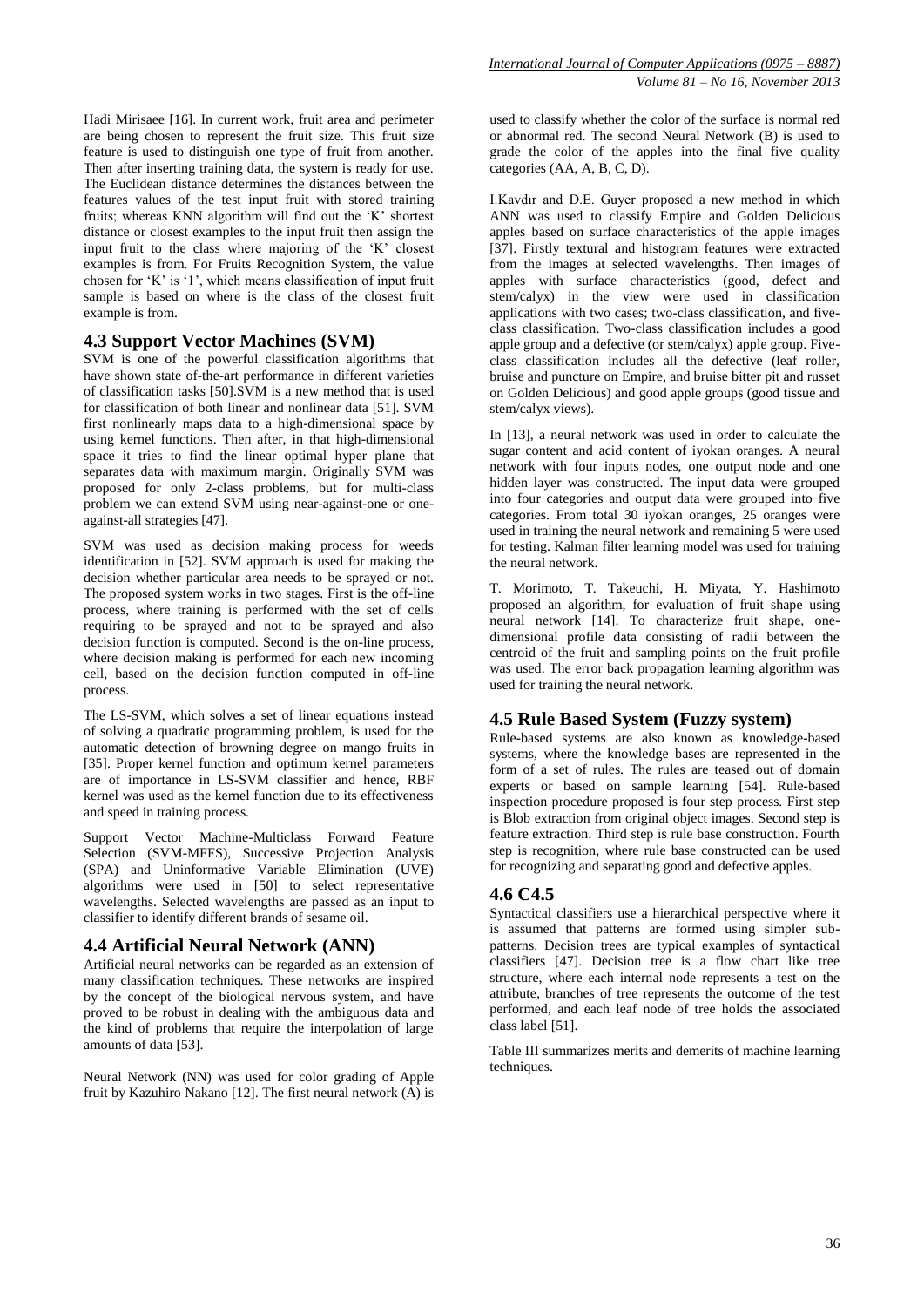| <b>Machine learning techniques</b><br><b>Merits</b> |                                                                                                                                                                                                                                                   | <b>Demerits</b>                                                                                                                                                               |  |  |
|-----------------------------------------------------|---------------------------------------------------------------------------------------------------------------------------------------------------------------------------------------------------------------------------------------------------|-------------------------------------------------------------------------------------------------------------------------------------------------------------------------------|--|--|
| <b>LDA</b>                                          | LDA gives better results in the case when the<br>normality assumptions are fulfilled and are<br>appropriate for the development of linear<br>classification models.                                                                               | 1. May over fit the data<br>2. LDA implicitly<br>Gaussian<br>assumes<br>distribution of data.                                                                                 |  |  |
| <b>KNN</b>                                          | 1. Simple implementation.<br>2. Classes don't have to be linearly separable.<br>3. Robust, few parameters to tune (distance metric<br>and $k$ ).                                                                                                  | 1. Sensitiveness to noisy or irrelevant data.<br>2. Testing procedure is time consuming<br>because of calculation of distance to all<br>known instances.                      |  |  |
| <b>SVM</b>                                          | 1. SVM is well suited to work with high<br>dimensional data.<br>2. Classification accuracy is more as compared to<br>other conventional classification techniques.<br>3. SVM is robust enough, even when training<br>samples have some distortion | 1. Selection of kernel function and kernel<br>parameters for mapping original data into<br>higher dimensional data is difficult.<br>2. Learning process can be time consuming |  |  |
| <b>ANN</b>                                          | 1. Robust and user friendliness and can handle<br>noisy data.<br>2. Well suited to analyze complex problem.                                                                                                                                       | 1. Scalability problem.<br>2. Require large number training samples.<br>3. Requires more processing time                                                                      |  |  |
| <b>RBS</b>                                          | 1. Robust.<br>2. Not sensitive to the changing environment.<br>Memory requirement is little.                                                                                                                                                      | Determination of membership function is a<br>difficult task.                                                                                                                  |  |  |
| C4.5                                                | 1. Relatively faster learning speed.<br>2. Convertible to simple and easy to understand<br>classification rules.<br>3. Comparable classification accuracy with other<br>methods                                                                   | 1. An induced tree may over fit the training<br>data.<br>2. Too many branches may reflect anomalies<br>due to noise or outliers.<br>3. Poor accuracy for unseen samples.      |  |  |

| Table 3. Merits and Demerits of Machine Learning Techniques |  |  |  |  |  |
|-------------------------------------------------------------|--|--|--|--|--|
|-------------------------------------------------------------|--|--|--|--|--|

RBS: Rule Based System (fuzzy system)

SVM: Support vector machines

KNN: K- Nearest neighbour

LDA: Linear discriminant analysis

ANN: Artificial Neural Network

# **5. CONCLUSION AND FUTURE WORK**

The literature review revealed that lot of research has been done on fruit grading system using image processing and machine learning applications. Image processing systems are capable of replacing labour work for inspection of fruit grading. The major problem for tackling with complex task is inclusion of knowledge in automatic grading system. Knowledge may be included implicitly in the form of training such as neural networks or in the form of rules such as fuzzy rule based system. It may be in the form of 2-class or multiclass problem such as support vector machine. Classification accuracy varies between 75%-96%. Further accuracy can be increased by combining multiple classifiers, but it results in heavy increase of computation time. Applications of machine learning have been reviewed in this paper and merits and demerits are described based on application.

Several methods for grading and sorting of fruits based on feature parameters have been reviewed and experimental results are summarized. Some methods are at more advanced stage than others because each method is based on estimation of feature parameters. One of the color feature extraction technique fractal analysis and CIELAB parameters had proved its best with 100% accuracy. Other techniques like dominant color method, dominant histogram matching method and direct color mapping techniques has achieved accuracy between 85 to 97%, but scope of these methods are limited. Further improvements can be done with different types of fruit with different parameters in direction to achieve high speed and high accuracy for sorting and grading of different types of fruits.

Effectiveness of method depends on correlation between measured feature parameter and quality factor. Earlier grading method based on color did not require any high speed electronic technologies. Their sorting speeds were also not too high, and the accuracy was highly dependent on how well the measured parameters correlate with the quality factors. The combination of new imaging acquisition and high-speed image processing techniques has provided new direction for researchers to develop many new and improved techniques for grading and sorting of fruits.

# **6. REFERENCES**

- [1] Agriculture Economics and Importance of Agriculture in National Economy website [Online] http://agriinfo.in/?page=topic&superid=9&topicid=185.
- [2] The Economic Survey 2012-13, Agricultural and ProcessedFood Products Export Development Authority (APEDA), The Union Budget 2013-14, Press Releases, [Online] http://www.ibef.org/industry/agriculture-india.aspx
- [3] Cunha, J.B., "Application of image processing techniques in the characterization of plant leafs," *Industrial Electronics, 2003. ISIE'03. IEEE International Symposium on*, vol.1, no., pp.612, 616 vol. 1, 9-11 June 2003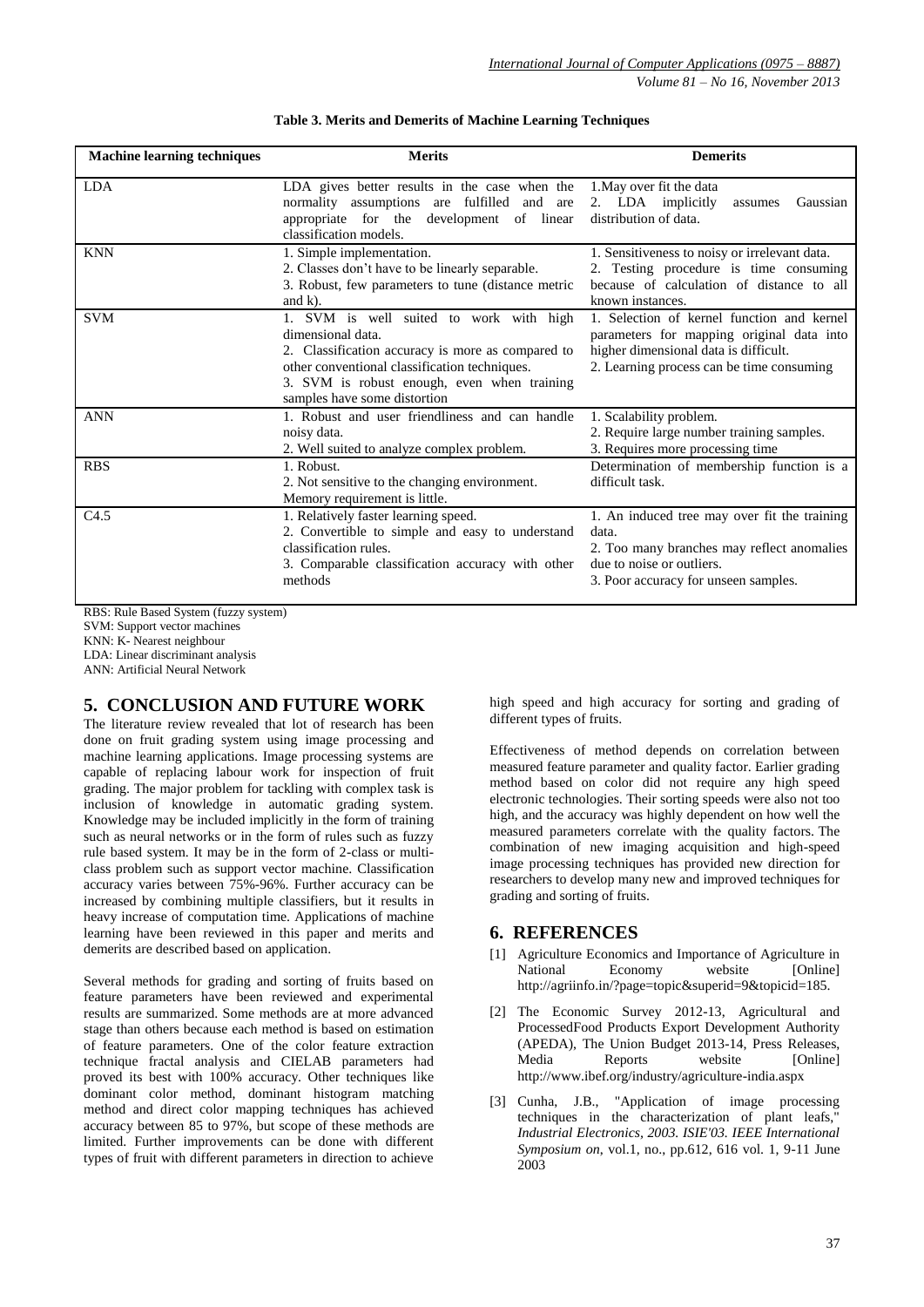- [4] B.D. Mahaman,M.Maliappis, H.C. Passam c, A.B. Sideridis b, V. Zorkadis d Y. Koumpouros, "Image processing for distance diagnosis in pest management," *Computers and Electronics in Agriculture*, pp. 121-131, April 2004.
- [5] D.W.Lamb and R.B.Brown, "Remote-Sensing and Mapping of Weeds in Crops", *J. agric. Engng Res.,* pp. 117-125, 27 September 2001.
- [6] Tadhg Brosnan and Da-Wen. Sun,"Inspection and grading of agricultural and food products by computer vision systems-a review", *Computers and* Electronics in Agriculture, pp. 193-213, 2002.
- [7] Mr. Viraj A. Gulhane, Dr. Ajay A. Gurjar," Detection of Diseases on Cotton Leaves and Its Possible Diagnosis*", International Journal of Image Processing*, vol. 5, no.5,pp. 590-598, 2011.
- [8] V. K. Tewari, Ashok Kumar Arudra, Satya Prakash Kumar, Vishal Pandey, Narendra Singh Chandel, "Estimation of plant nitrogen content using digital image processing," *International Commission of Agricultural and Biosystems Engineering,* vol. 15, no. 2, pp. 78-86, july 2013.
- [9] Ercan Ozyildiz, Nils Krahnst-over, Rajeev Sharma," Adaptive texture and color segmentation for tracking moving objects",*Pattern recognization*, pp. 2013-2029, 2002.
- [10] Kanali, C., Murase, H., Honami," Three-dimensional shape recognition using a chargesimulation method to process image features", *Journal of Agricultural Engineering Research* ,pp. 195-208, 1998
- [11] F.Pla, F.Juste, "Thinning-based algorithm to characterize fruit stems from profile images", *Computers and Electronics in Agriculture*, vol. 13, pp. 301-314, 1995.
- [12] Kazuhiro Nakano,"Application of neural networks to the color grading of apples", *Computers and Electronics in Agriculture*, Elsevier, pp. 105-116, 1997.
- [13] Naoshi Kondo , Usman Ahmad , Mitsuji Monta ,Haruhiko Murase,"Machine vision based quality evaluation of Iyokan orange fruit using neural networks*", Computers and Electronics in Agriculture,*vol. 29, pp. 135-147, 2000.
- [14] [14] T. Morimoto, T. Takeuchi, H. Miyata, Y. Hashimoto,"Pattern recognition of fruit shape based on the concept of chaos and neural networks",*Computers and Electronics in Agriculture*, vol. 26, pp. 171-186, 2000.
- [15] V. Leemans, H. Mageinb,M.-F. Destain," On-line Fruit Grading according to their External Quality using Machine Vision", *Journal of Automation and Emerging Technologies*, Belgium. Biosystems Engineering, pp. 397–404, 2002
- [16] Woo Chaw Seng and Seyed Hadi Mirisaee, "A New Method for Fruits Recognition System," *Electrical Engineering and Informatics*, vol. 01, pp. 130-134, August 2009.
- [17] Mustafa, N.B.A.; Ahmed, S.K.; Ali, Z.; Yit, W.B.; Abidin, A.A.Z.; Sharrif, Z.A.M., "Agricultural produce Sorting and Grading using Support Vector Machines and Fuzzy Logic," *Signal and Image Processing Applications*

*(ICSIPA), 2009 IEEE International Conference on* , vol., no., pp.391,396, 18-19 Nov.2009

- [18] Hongshe Dang, Jinguo Song, Qin Guo, "A Fruit Size Detecting and Grading System Based on Image Processing", 2010 Second International Conference on Intelligent Human-Machine Systems and Cybernetics, vol. 2, pp. 83-86, August 2010.
- [19] Eduardo Carrillo and Alexander Aristizabal Penaloza, "Artificial vision to assure coffee-Excelso beans quality," in EATIS, Czech Republic, pp. 35,2009
- [20] M. Khojastehnazhand, M. Omid, and A. Tabatabaeefar, "Development of a lemon sorting system based on color and size," *African Journal of Plant Science*, vol. 4(4), pp. 122-127, April 2010.
- [21] Xu Liming and Zhao Yanchao, "Automated strawberry grading system based on image processing," *Computers and Electronics in Agriculture*, vol. 71, no. Supplement 1, pp. S32-S39, April 2010.
- [22] Yousef Al Ohali, "Computer vision based date fruit grading system: Design and implementation," Journal of King Saud University - *Computer and Information Sciences*, vol. 23, no. 1, pp. 29-39, January 2011
- [23] S.Arivazhagan, R.Newlin Shebiah, S.Selva Nidhyanandhan, L.Ganesan," Fruit Recognition using Color and Texture Features", Journal of Emerging Trends in Computing and Information Sciences, VOL. 1, NO. 2, pp. 90-94, Oct 2010.
- [24] Tajul Rosli Bin Razak, Mahmod Bin Othman(DR), Mohd Nazari Bin Abu Bakar(DR), Khairul Adilah BT Ahmad, and AB.Razak Bin Mansor, "Mango Grading By Using Fuzzy Image Analysis,"*In proceedings of International Conference on Agricultural,* Environment and Biological Sciences, Phuket, 2012.
- [25] Dong Zhang, Kirt D. Lillywhite, Dah-Jye Lee, Beau J. Tippetts, Automated apple stem end and calyx detection using evolution-constructed features, Journal of Food Engineering, Volume 119, Issue 3, December 2013, Pages 411-418, ISSN 0260-8774.
- [26] V. Leemans and M.F. Destain, "A real-time grading method of apples based on features extracted from defects," *Journal of Food Engineering*, vol. 61, no. 1, pp. 83-89, January 2004.
- [27] Xu Qiabao, Zou Xiaobo, and Zhao Jiewen, "On-Line Detection of Defects on Fruit by Machinevision Systems Based on Three-Color-Cameras Systems," *Computer and Computing Technologies in Agriculture II*, vol. 3, pp. 2231-2238, 2009.
- [28] P. Levi, R. Falla, R. Pappalardo, "Image controlled robotics applied to citrus fruit harvesting. Procedures", ROVISEC-VII, Zurich, 1988.
- [29] D. Slaughter, R.C. Harel," Color vision in robotic fruit harvesting", Trans. ASAE 30 (4) (1987) 1144,1148.
- [30] F. Juste, F. Sevilla, Citrus: A European project to study the robotic harvesting of oranges, in: Proc. 3rd Int. Symp. Fruit, Nut and Vegetable Harvesting Mechanization, Denmark, Sweden, Norway, 1991, pp. 331,338.
- [31] Whitaker, Miles, Mitchell and Gaultney, Fruit location in a partially occluded image, Trans. ASAE 30 (3) (1987)591,597.